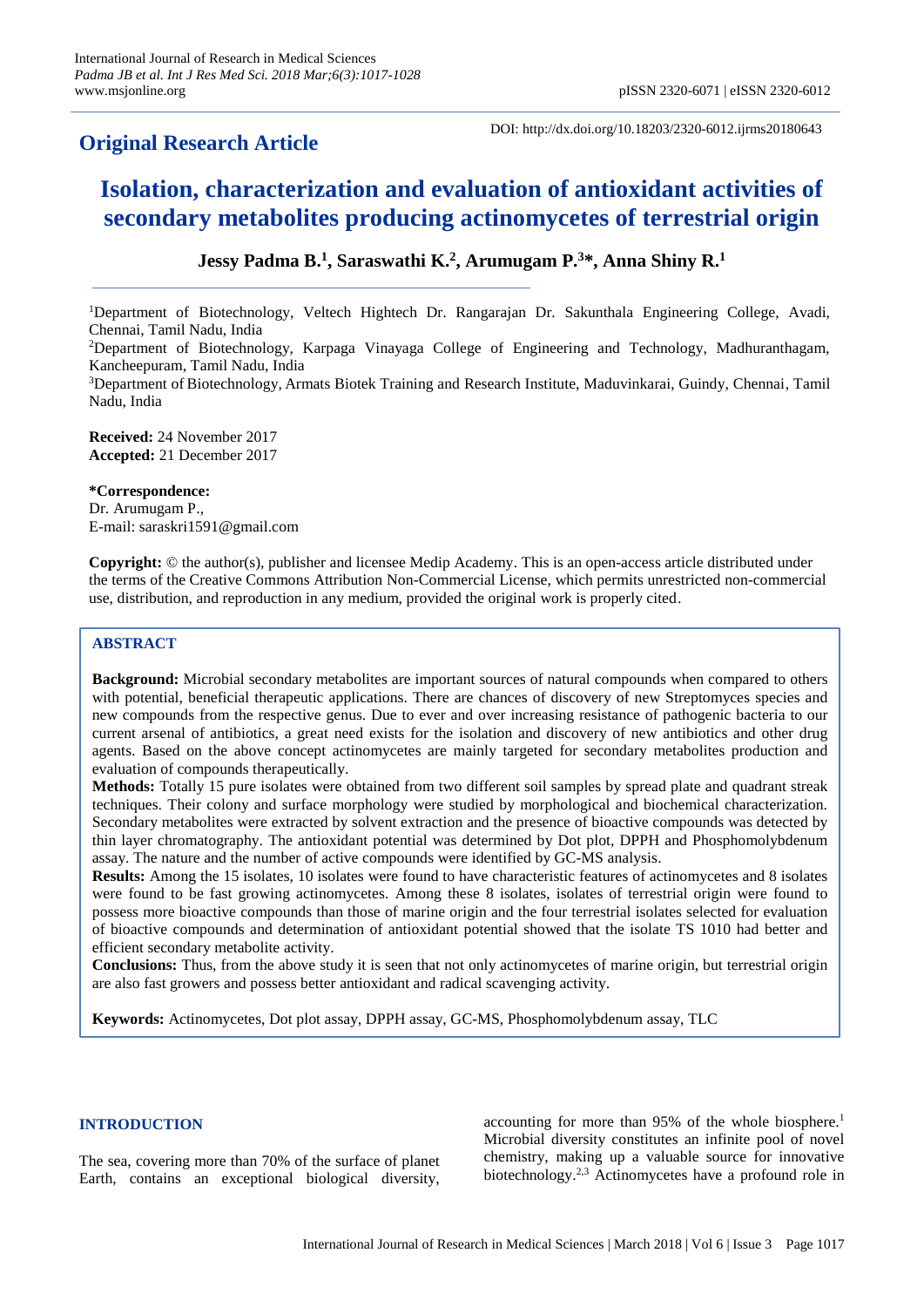the marine environment apart from antibiotic production. The degradation and turnover of various materials are a continuous process mediated by the action of a variety of microorganisms. Actinobacteria, which are the prolific producers of antibiotics and important suppliers to the pharmaceutical industry, can produce a wide variety of secondary metabolites. <sup>4</sup> Representative genera of actinobacteria include Streptomyces, Actinomyces, Arthrobacter, Corynebacterium, Frankia, Micrococcus, Micromonospora and several others. Secondary metabolites produced by the marine actinobacteria possess a wide range of biological activities. 2,5-8 TLC is generally regarded as a simple, rapid, and inexpensive method for the separation, tentative identification, and visual semi quantitative assessment of a wide variety of substances. Thin layer chromatography is used to separate components in a mixture and to identify unknown materials by comparing their separation pattern to that of known reference materials. 9

Antioxidants (AA) slow down the process of degradation so that the energetic action of the environment can lead to higher sustainability. They interact with FR, making possible their reaction with oxygen. Antioxidants can be grouped into two classes-synthesis antioxidants and natural antioxidants. The difference between the two categories is that most synthesis antioxidants generate substances that develop cancer or other diseases. Classifying antioxidants can be done depending on their function or on their nature. Depending on their function, there are: Primary antioxidants: ascorbic acid and its derivatives, tocopherols, the esters of gallic acid, erythorbic acid and its sodium salt, BHA, BHT and other substances THBP and TBHQ. Secondary antioxidants (substances with antioxidant action but that have other functions as well). Sulphur dioxide and sulphites as well as lecithin are secondary antioxidants. Besides the abovementioned compounds, there are also substances that can strengthen the action of primary antioxidants such compounds as lactic acid and lactates, citric acid and citrates, tartric acid and tartrates, etc. have either a synergetic or action of metal complexes that catalysis self-oxidation reactions.

Depending on their nature, AA can be natural or synthesis. Tocopherols (TCP) are natural AA, as well as a series of compounds with different structures that can be found in plants (flavones). The most important class of synthesis AA act by interrupting the lipid self-oxidation reaction chain. <sup>10</sup> Free Radicals are molecules with an unpaired electron and are important intermediates in natural processes involving cytotoxicity, control of vascular tone, and neurotransmission. Radiolysis is a powerful method to generate specific free radicals and measure their reactivity. Free radicals are very unstable and react quickly with other compounds, and try to capture the needed electron to gain stability. A chain reaction thus gets started. Once the process is started, it can cascade, and finally results in the disruption of a living cell. Free radicals cause many human diseases like cancer Alzheimer's disease, cardiac reperfusion abnormalities, kidney disease, fibrosis, etc. The free radicals formed in our body are combated by antioxidants that safely interact with free radicals and terminate the chain reaction before vital molecules are damaged.

Antioxidants are intimately involved in the prevention of cellular damage the common pathway for cancer, aging, and a variety of diseases. Antioxidants neutralize free radicals by donating one of their own electrons, ending the electron-"stealing" reaction. The antioxidant nutrients themselves don't become free radicals by donating an electron because they are stable in either form. They act as scavengers, helping to prevent cell and tissue damage that could lead to cellular damage and disease. Vitamin E is the most abundant fat-soluble antioxidant in the body. It is one of the most efficient chain-breaking antioxidants available, is the primary defender against oxidation, and is the primary defender against lipid per oxidation (creation of unstable molecules containing more oxygen than is usual). Vitamin C - The most abundant watersoluble antioxidant in the body. It acts primarily in cellular fluid. It combats free-radical formation caused by pollution and cigarette smoke. Also helps return vitamin E to its active form. <sup>11</sup> The main aim is to screen the isolated actinomycetes collected from Chennai, Tamil Nadu, for the evaluation of the bioactive compounds producing actinomycetes with effective radical scavenging activity.

# **METHODS**

#### *Soil sample collection*

A total of two soil samples, were collected from rhizosphere regions of *Manilkara zapota* (sapota) and inner depths of muthukadu region.

The soil samples were collected from a depth of 15 cm in sterile plastic bags during December 2016. Then they were air-dried at room temperature for a period of five days and processed with standard microbiological methods.

#### *Isolation of Actinomycetes*<sup>17</sup>

Starch casein agar (SCA) medium was prepared and sterilized at 121°C in 15 lbs pressure for 15 min. Then it was supplemented with fluconazole (30µg/l) to prevent the bacterial and fungal growth.<sup>10</sup>

The medium was poured into the sterile Petri plates. The collected soil samples were diluted from 10-1 to 10-10 and 0.1 ml of the diluted samples was spread over the agar medium. The inoculated plates were incubated at  $28\pm2\degree$ C for 7 to 10 days.

After incubation, the actinomycetial colonies were purified by streak plate technique, sub-cultured and stored at 4°C on SCA slants for further investigation.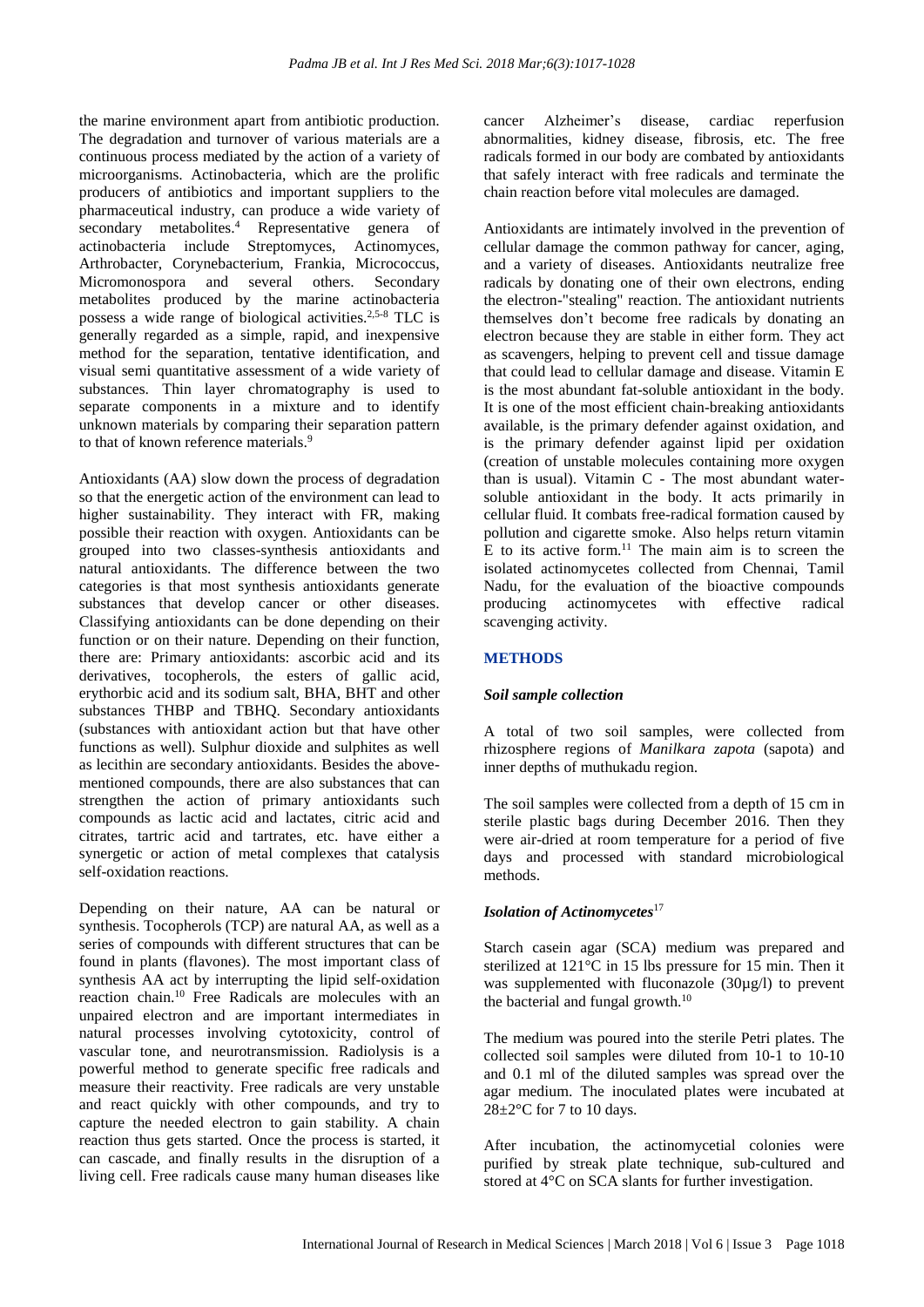# *Preliminary characterization of Actinomycetes isolates*

# *Colony morphology*<sup>18</sup>

Colony morphology of the purified actinomycetial isolates on SCA medium were recorded with respect to colour of aerial spore mass, size and nature of the colonies, colour on the reverse side and diffusible pigmentation.

# *Light microscopy (coverslip culture technique)* 19

Starch casein agar (SCA) medium was prepared and3 to 4 sterile coverslips were inserted at an angle of 45°.The purified actinomycetial culture plates were carefully streaked on the surface of coverslip without any damage. The plates were incubated at 28±2°C for 4-8 days. The coverslips were removed at 2-3 days of interval and observed under the high-power magnification. The structure and arrangement of conidiospores and arthospores on aerial and substrate mycelia were observed and compared with Bergey's Manual of Determinative Bacteriology.

# *Extraction of bioactive compounds from selected Actinomycetes*

The isolates were inoculated in International Streptomyces Project (ISP-2) medium and kept at 37°C for 10 days at 150rpm. After incubation the broth was filtered through Whatman No.1 filter paper, the culture filtrate was centrifuged at 8,000 rpm for 15 min. Equal volume of ethyl acetate was added at 1:1 ratio. The mixture was kept undisturbed overnight for complete production. The organic solvent extract were evaporated to dryness, dissolved in specific solvents and subjected to antioxidant studies and further analytical methods.<sup>11</sup>

#### *Biochemical characterization*<sup>20</sup>

#### *Gram staining*

A loopful of culture was placed in a clean glass slide and it was heat fixed by gently passing over the flame. The smear was flooded with crystal violet and allowed to stand for one minute.

The slide was then washed with tap water. Again the smear was flooded with gram's iodine mordant and was allowed to stand for one minute. The slide was washed with tap water.

The slide was decolorized using 95% ethyl alcohol. The decolourizer was added drop by drop until crystal violet gets drained out from smear. The slide was washed again with tap water and it was counter stained with safranin for 45seconds.Then, the slide was washed with tap water. The slide was air dried and examined under microscope.

The actinomycetes isolates were inoculated into Glycerol Asparagine agar medium and incubated at 28±2°C for 14 days. The formation of colour such as yellow- brown, blue, green, red, orange and grey or violet in complete medium was recorded.

# *Melanin pigment production test*

Melanin pigment production was considered to cause browning of organic media namely tyrosine agar medium containing tyrosine. The tyrosine agar slants were inoculated with actinomycetes isolates and incubated at  $28 \pm 2$ °C. After 2-4 days, production of soluble pigments, colours of vegetative and aerial mycelium in the slants were observed.

#### *Dot-blot assay for rapid radical scavenging activity for the crude extracts*

To the pre-coated TLC plate (silica gel 60 F254; Merck), drops of DPPH solution dissolved in methanol were loaded onto each column accordingly. The TLC plates were allowed to dry for 3-5 minutes.

DPPH solution was stained in the first row of TLC plate and was considered as control. The crude compound (various samples) in various concentrations was carefully loaded onto the DPPH stained spot in the respective rows. The next row of TLC plate was considered as the standard reference, where ascorbic acid was carefully loaded onto the DPPH stained spot.

The staining of the silica plate was based on the procedure of Soler- Rivas et al. <sup>9</sup> Purple colour with yellow or white spots on the TLC plates where radical scavenging capability observed was exhibited on the stained silica gel plates. The vanishing effect of purple colour depends upon the amount and nature of antioxidants (active compounds) present in the extracted secondary metabolites.

# *Thin layer chromatographic analysis of bioactive-crude compounds*

The crude bioactive compound were spotted on the baseline of the silica gel plates (stationary phase) at 1 cm and then allowed to dry at room temperature.

The plates were placed in TLC chamber pre-saturated with the mobile phase as Toluene: Ethyl acetate: Methanol (solvent) in the ratio 1:0.8:0.2 and 1:0.5:0.5. The chromatogram was developed and visualized under UV light and in the iodine chamber, and then the spots were marked. The Rf values were calculated.

Rf value = Distance travelled by the solute / Distance travelled by the solvent.

#### *In-vitro antioxidant activity of bioactive compounds*

#### *Diffusible pigment production test*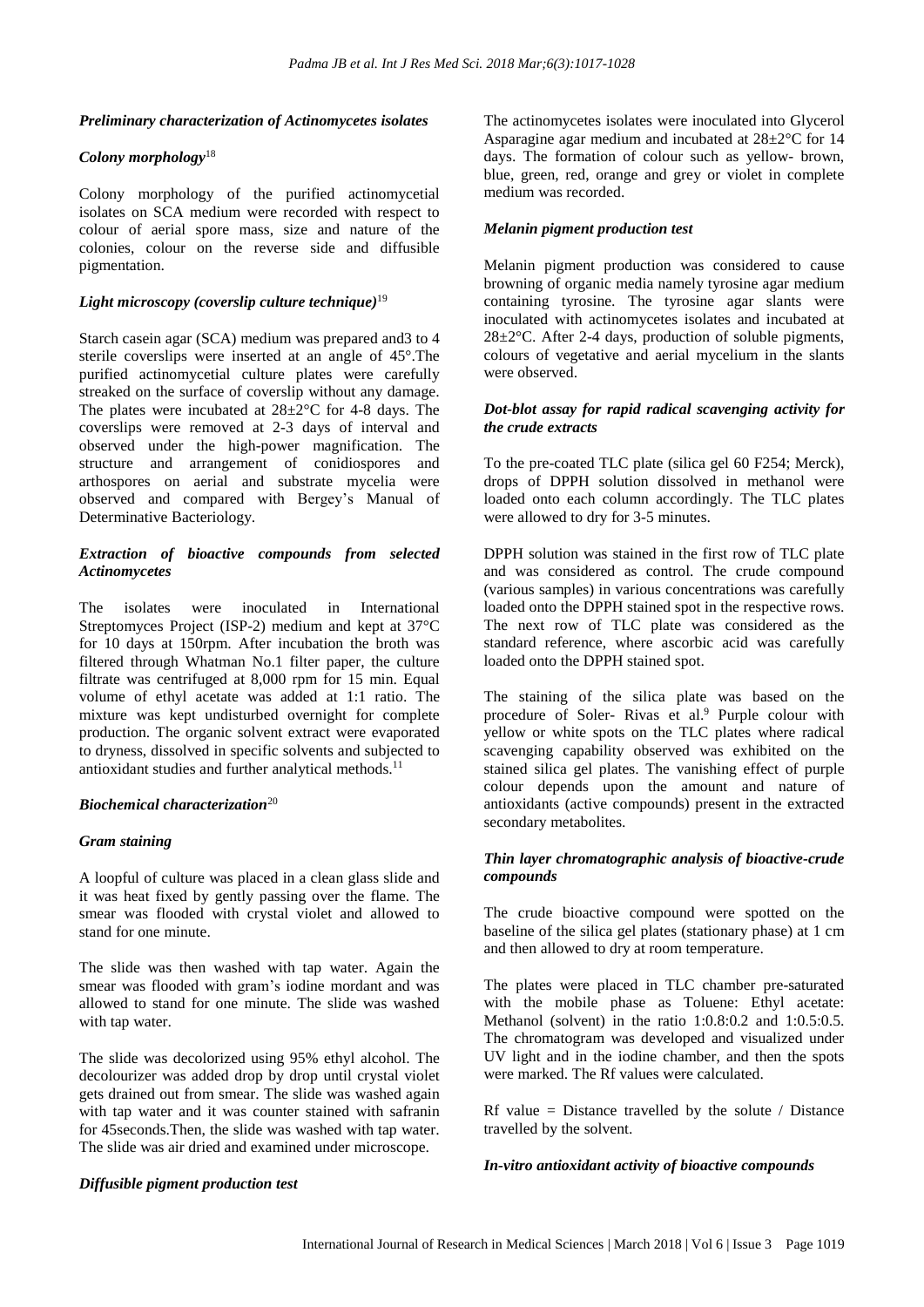The bioactive components were separated from the ethyl acetate layer and the crude compound obtained was evaluated for assessing antioxidant property.

#### *Phosphomolybdenum assay*

Total antioxidant capacity can be calculated by the method described by.<sup>14</sup> Various concentrations (150µg-450µg/ml) from the prepared sample was been pipetted out and 1ml of the reagent solution was added, followed by incubation in boiling water bath at 95°C for 90mins. After cooling the sample to room temperature, the absorbance of the solution was measured at 695 nm in UV spectrophotometer. A typical blank solution contained 1 ml of reagent solution and the appropriate volume of the same solvent used for the sample and it was incubated under same conditions.

# *Free radical scavenging activity*

The antioxidant activity was determined by DPPH scavenging assay.<sup>15</sup> Various concentrations (150µg-450µg/ml) of the crude extract was been pipetted out in clean test tubes. Freshly prepared DPPH (1,1-Diphenyl-2 picryl hydrazyl) solution (2ml) was added to each tube and the samples were incubated in dark at 37°C for 20 min and read at 517 nm. The data were expressed as the percent decrease in the absorbance compared to the control. The percentage inhibition of radical scavenging activity was calculated.

% of DPPH radical scavenging activity,

 $(\%$ RSA) = 100<sup>\*</sup>(Abs. control – Abs. sample)/Abs. control

# *Identification of bioactive metabolites by gaschromatography mass spectrometry*

The presence of active compounds were been confirmed by thin layer chromatography and the compounds were identified using gas chromatography and mass spectrometry (GC-MS) method, (TSQ QUANTUM XLS). The name of the instrument is Gas Chromatography-Mass Spectrometry and the instrument made is of Thermo scientific. The software required for analytical studies is XCALIBUR (ver-2.2). The column size is of TG-5MS (30mX0.25mmX0.25um). The injector temperature and interface temperature (°C) was at 280 °C.

# **RESULTS**

# *Soil sample collection and pre-treatment*

The soil samples were collected from Phytosphere regions of *Manilkara zapota* (sapota tree) and Muthukadu marine sediments from inner depth.

The collected samples were brought to laboratory in sterile bags, transferred to sterile petridishes and were allowed to drying process to avoid contamination and is depicted in the Figure 1a and Figure 1b.

# *Isolation and sub-culturing of Actinomycetes*

After the incubation period of 7-10 days, clear white, powdery colonies were observed in  $10^{-2}$ ,  $10^{-3}$ ,  $10^{-4}$ dilutions of terrestrial soil and  $10^{-1}$ ,  $10^{-2}$  dilutions of marine soil (Table 1).

# **Table 1: Depicts the isolated colonies from respective dilutions by spread plate technique**<sup>17</sup>

| <b>Sample</b>   |           | <b>Terrestrial soil (TS)</b> |           | <b>Marine soil</b><br>(MS) |           |
|-----------------|-----------|------------------------------|-----------|----------------------------|-----------|
| Dilution        | $10^{-2}$ | $10^{-3}$                    | $10^{-4}$ | $10^{-1}$                  | $10^{-2}$ |
|                 | TS        | TS                           | TS        | MS                         | MS        |
| <b>Isolates</b> | 1001      | 1005                         | 1009      | 1001                       | 1003      |
|                 | <b>TS</b> | <b>TS</b>                    | <b>TS</b> | <b>MS</b>                  | <b>MS</b> |
|                 | 1002      | 1006                         | 1010      | 1002                       | 1004      |
|                 | TS        | TS                           |           |                            | MS        |
|                 | 1003      | 1007                         |           |                            | 1005      |
|                 | <b>TS</b> | TS                           |           |                            |           |
|                 | 1004      | 1008                         |           |                            |           |

The incubated plates were observed after five days to check the appearance of the colonies. Whitish to pink pin-pointed colonies were observed and they were carefully isolated by streaking in sterile Starch casein agar plates. The isolated colonies from both marine and terrestrial soils were further purified by quadrant streak method (Figure 2).

# *Preliminary characterization of Actinomycetes isolates*

# *Colony morphology*

The colony morphology reveals with the colour of both aerial (front) and substrate (backside) mycelium, whether the isolate will be a pigment producer and also the appearance of the isolate when carefully observed (Table  $2)$ 

#### *Light microscopy (coverslip culture technique)* 19

The colonies were found to have the characteristic morphology of actinomycetes.

Based on the microscopy studies, the potent isolates formed (Table 3) straight to flexuous (rectiflexibiles) spore chain on aerial mycelium with smooth surface (Figure 3a and Figure 3b), also other isolates formed Retinoculiaperti spore chain on aerial mycelium with smooth spore surface (Figure 3c) according to Shirling and Gottlieb.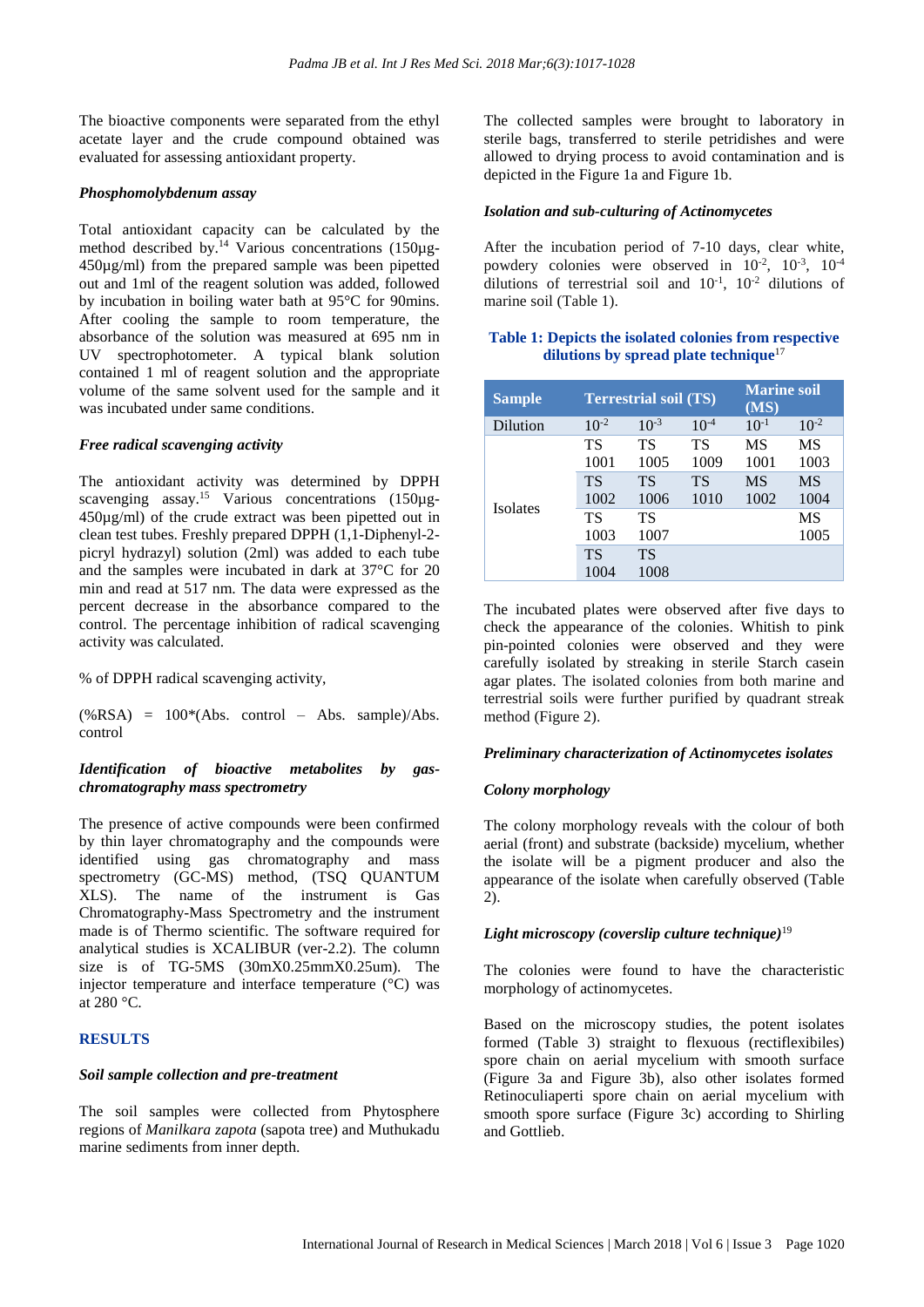# *Extraction of bioactive compounds from selected Actinomycetes*

The secondary metabolites were produced in ISP-2 medium and specific strains producing various pigments such as yellow, brown, orange, pale green where been observed after the growth period (Figure 4).

# *Biochemical characterization*<sup>20</sup>

# *Gram staining*

From the results of Gram staining, the selected isolates exhibited as gram positive, cocci in which it was observed as purple coloured cells under microscopic examination.

# **Table 2: Colony morphology of moderate and fast growing actinomycetes**<sup>18</sup>

| Isolate no.    | <b>Mycelium</b><br>Aerial | <b>Substrate</b> | <b>Colony margin</b>                    | <b>Pigment</b><br>production   | <b>Appearance</b>               |
|----------------|---------------------------|------------------|-----------------------------------------|--------------------------------|---------------------------------|
| <b>TS 1001</b> | Pale yellow               | Pale yellow      |                                         |                                | Mucous layered                  |
| TS 1003        | Greyish<br>white          | Light orange     | Light orange<br>Serrated<br>(substrate) |                                | Dry, powdery and fibrous        |
| TS 1005        | White                     | Pale yellow      |                                         |                                | Greyish white, dry and powdery  |
| <b>TS 1006</b> | Grevish<br>yellow         | Yellow           | Depression on<br>top of colony          |                                | Dry and powdery                 |
| <b>TS 1008</b> | Pale green                | Pale yellow      |                                         |                                | Light powdery and dry           |
| <b>TS 1009</b> | White                     | Yellow           |                                         |                                | Chalky white and dry            |
| TS 1010        | Pale brown                | Light brown      |                                         |                                | White colonies, powdery and dry |
| <b>MS</b> 1001 | Greyish<br>white          | Dark yellow      |                                         |                                | Dry and ash like                |
| MS 1003        | Pale yellow               | Cloudy grey      | Webbed                                  | Red (substrate)                | Dry, powdery and ash like       |
| MS 1004        | Pale yellow               | Dark pink        | colonies                                | Pink (aerial and<br>substrate) | Dry, ash like and powdery       |
| MS 1005        | Pale yellow               | Reddish<br>brown | Depression on<br>top of colony          | Reddish brown<br>(substrate)   | Ash like and chalky white       |

#### *Diffusible pigment production test (glycerol asparagine agar medium)*

The diffusible pigment production test was conducted for the strains which produced pigments and no diffusible pigments were observed in the Glycerol Asparagine agar medium (Table 4).

# *Melanin pigment production test (tyrosine agar medium)*

The pigment producing strains showed positive results for melanin pigment production test except MS 1004 in Tyrosine agar medium. From Table 5 it is understood that certain isolates could produce melanin pigment which can induce many biological properties like antioxidant, antimicrobial activity.

# *Dot-blot assay for rapid radical scavenging activity for the crude extracts*

The results of dot-blot assay showed coloured spots where the aliquots of crude extract of the selected isolates were placed in row. The purple zone on the plate indicates no (free radical scavenging) antioxidant activity and the yellow zone indicates antioxidant activity. The

more intense the yellow colour, the greater the antioxidant activity (Figure 5a and Figure 5b).

#### **Table 3: Coverslip morphology-arrangement pattern.** 19

| <b>Isolates</b> | <b>Pattern</b>               |
|-----------------|------------------------------|
| TS 1003         | Rectus $(R)$                 |
| <b>TS 1008</b>  | Monoverticillus Spira (MV-S) |
| TS 1009         | $F$ lexibilis $(F)$          |
| <b>TS 1010</b>  | $F$ lexibilis $(F)$          |
| <b>MS</b> 1001  | Biverticillus (BIV)          |
| MS 1002         | Rectus $(R)$                 |
| <b>MS 1003</b>  | Biverticillus (BIV)          |
| MS 1004         | Spira $(S)$                  |
| MS 1005         | Spira $(S)$                  |

#### *Thin layer chromatographic analysis of crude compound*

The TLC screening showed the presence of active compounds and among these TS 1010 showed better results (Figure 6) and its Rf values are given in Table 6. Thin layer chromatography was performed for the crude compound from the isolate TS 1010. This is mainly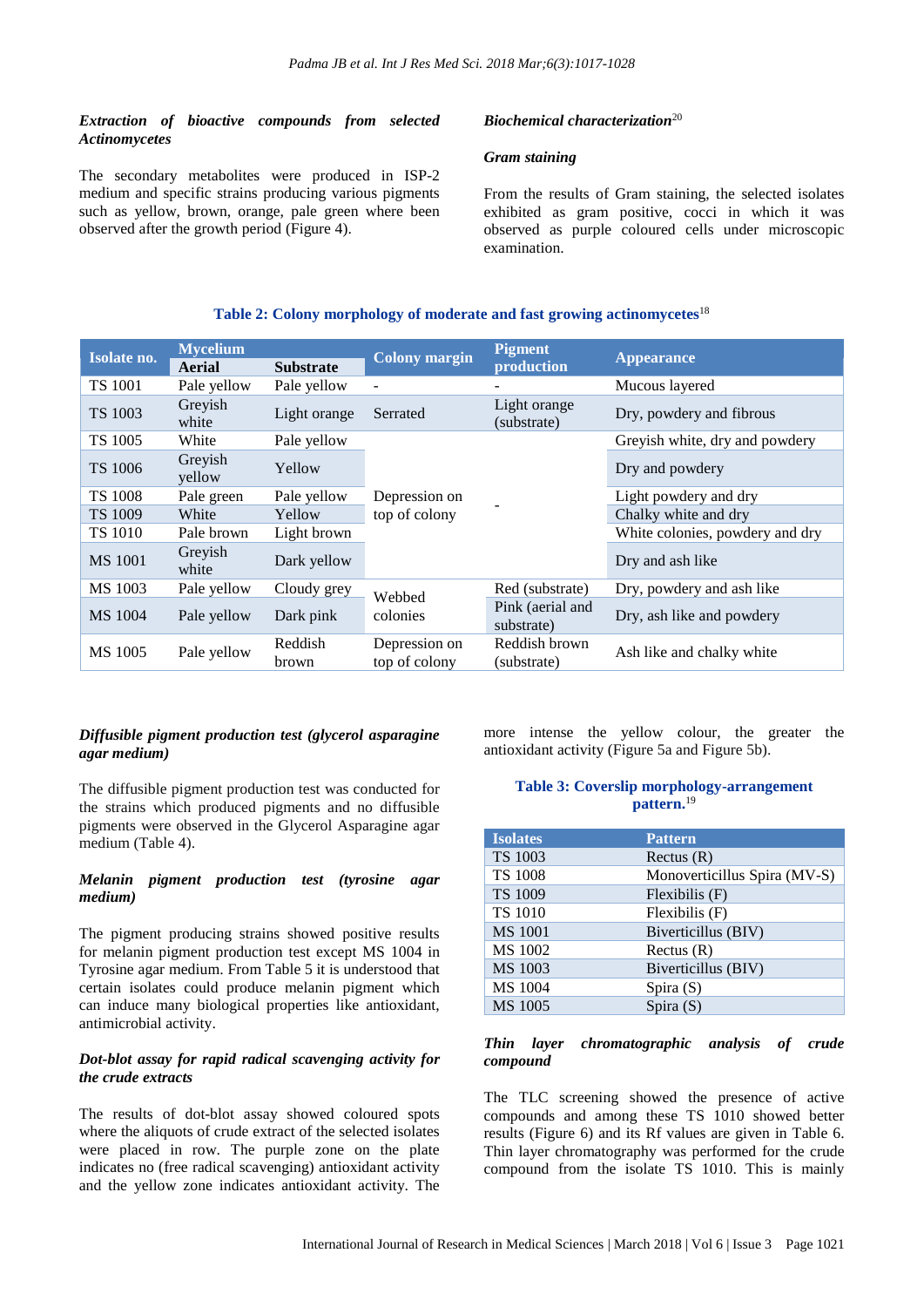performed regarding whether the compound can be gathered concerning the presence or absence of a metabolite. Natural products may be tracked by running analytical TLC of ethyl acetate fractions from other separation processes such as Column chromatography and HPLC. Effective visualization or deduction is an important criterion to obtain pure compounds. From the results obtained it is evident that the compound possesses eight distinct clear bands under UV illuminator and four bands under iodine vapours.

When compared to TS 1010 the number of active compounds in isolates TS 1003, TS 1006, TS 1009 under UV illuminator were less effective (TS 1006-six bands, TS 1003 and TS 1009 - three bands).

# **Table 4: Diffusible pigment production test**<sup>20</sup>

| ISP-5(glycerol asparagine agar medium) |                |                |                |  |
|----------------------------------------|----------------|----------------|----------------|--|
| <b>Isolate</b>                         | <b>Results</b> | <b>Isolate</b> | <b>Results</b> |  |
|                                        | Nil            |                | Nil            |  |
| TS 1005                                | -ve            | MS 1003        | -ve            |  |
|                                        | $\rm{Nil}$     |                | Nil            |  |
| TS 1009                                | -ve            | MS 1004        | -ve            |  |
|                                        | Nil            |                | Nil            |  |
| MS 1001                                | $-ve$          | MS 1005        | $-ve$          |  |

# **Table 5: Melanin pigment production test**<sup>20</sup>

| ISP-7 (tyrosine agar medium) |                |                |                |  |
|------------------------------|----------------|----------------|----------------|--|
| <b>Isolate</b>               | <b>Results</b> | <b>Isolate</b> | <b>Results</b> |  |
|                              | Pale yellow    |                | Red            |  |
| TS 1005                      | $+ve$          | MS 1003        | $+ve$          |  |
|                              | Light yellow   |                | Nil            |  |
| TS 1009                      | $+ve$          | MS 1004        | $-ve$          |  |
|                              | Pale brown     |                | Orange         |  |
| <b>MS 1001</b>               | $+ve$          | MS 1005        | $+ve$          |  |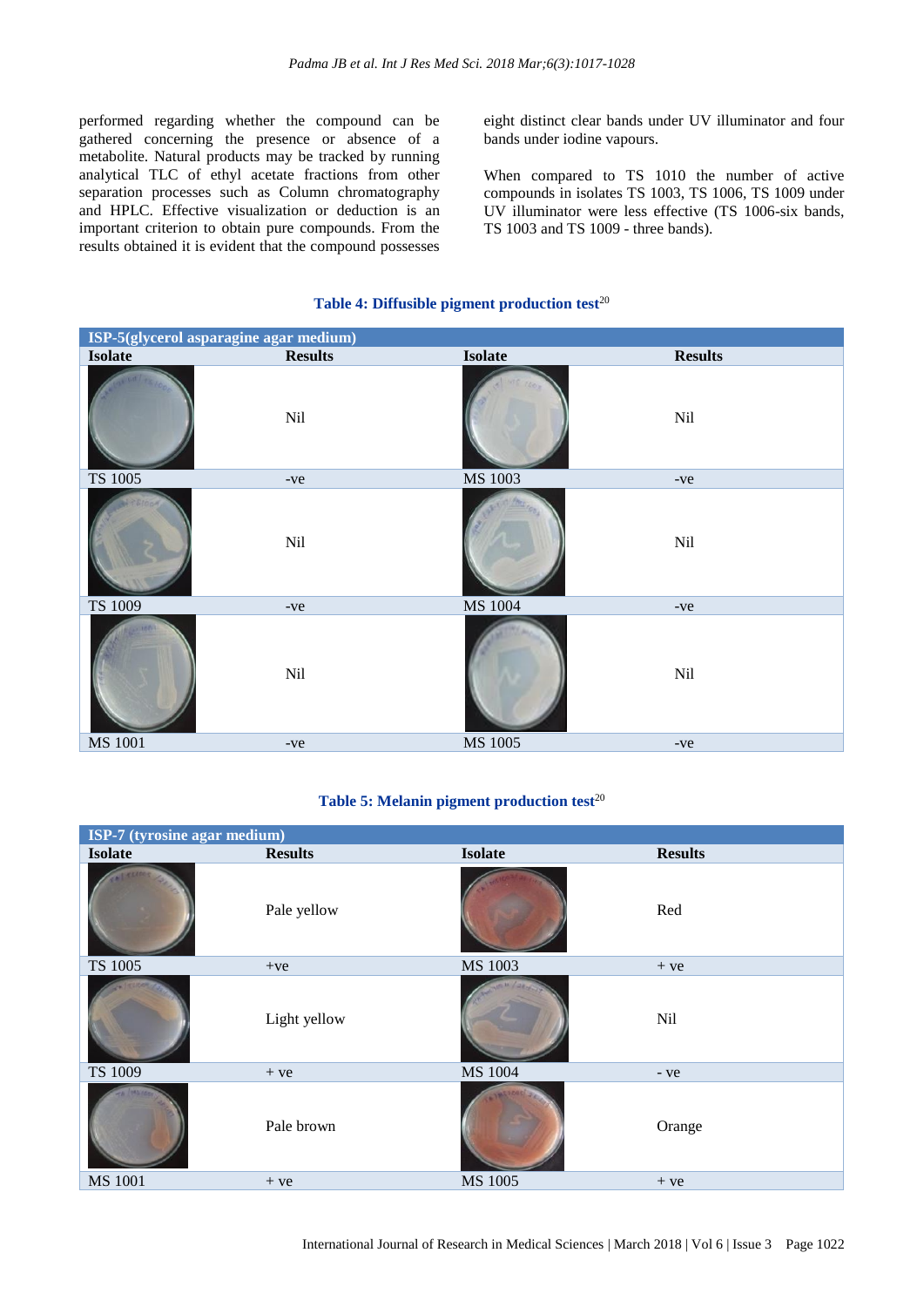# **Table 6: Thin layer chromatography - Rf values of TS1010.**

| Solute front (cm) | <b>Rf</b> value |
|-------------------|-----------------|
| 5.3               | 0.96            |
| 4.3               | 0.78            |
| 3.5               | 0.63            |
| 3.1               | 0.56            |
| 2.4               | 0.43            |
| 1.4               | 0.25            |
| 1.0               | 0.18            |
| 0.9               | 0.16            |

Solvent front = 5.5cm, Rf value = Solute front **/** Solvent front

#### *Colony morphology of TS 1010*

The isolate TS 1010 was studied for the aerial mycelium, substrate mycelium, colony margin, pigment production and appearance (Figure 7).

The aerial mycelium was found to be pale brown and substrate mycelium was found to be light brown. The colony margin belongs to depression on top of colony type. The isolate TS 1010 did not produce any pigment and the appearance was powdery in nature and dry with white colonies.

| <b>RT</b> | <b>IUPAC Name</b>                                             | <b>Structure</b> | <b>Molecular</b><br>weight (g/mol) | <b>Molecular</b><br>formula |
|-----------|---------------------------------------------------------------|------------------|------------------------------------|-----------------------------|
| 17.02     | Hexadecanoic acid, methyl<br>ester                            |                  | 270.457                            | $C_{17}H_{34}O_2$           |
| 15.57     | 1-octadecene                                                  |                  | 252.486                            | $C_{18}H_{36}$              |
| 22.62     | 1,2-benzene dicarboxylic<br>acid, mono(2-ethylhexyl)<br>ester | HO.<br>о.<br>Ω   | 278.34                             | $C_{16}H_{22}O_4$           |
| 14.28     | Cyclopenta decanone                                           |                  | 224.388                            | $C_{15}H_{28}O$             |
| 17.68     | 9-Eicosene, (E)                                               |                  | 280.54                             | $C_{20}H_40$                |
| 10.9      | Cyclohexanone, 2-(3-<br>oxobutyl)                             | U<br>g           | 168.236                            | $C_{10}H_{16}O_2$           |
| 13.28     | 1-tridecene                                                   |                  | 182.351                            | $C_{13}H_{26}$              |
| 16.52     | 2-heptadecanone                                               |                  | 254.458                            | $C_{17}H_{34}O$             |
| 18.78     | 10-octadecenoic acid,<br>methyl ester                         |                  | 296.495                            | $C1_9H_{36}O_2$             |
| 19.58     | Z,Z-3,15-octadecadien-1-ol<br>acetate                         |                  | 308.499                            | $C_{20}H_{36}O_2$           |
| 21.17     | Cyclodocosane, ethyl                                          |                  | 336.648                            | $C_{24}H_{48}$              |
| 22.1      | Tricosane-2,4-dione                                           |                  | 352.603                            | $C_{23}H_{44}O_2$           |

# **Table 7: Active compounds obtained from the gas-chromatogram analysis.**

RT – Retention time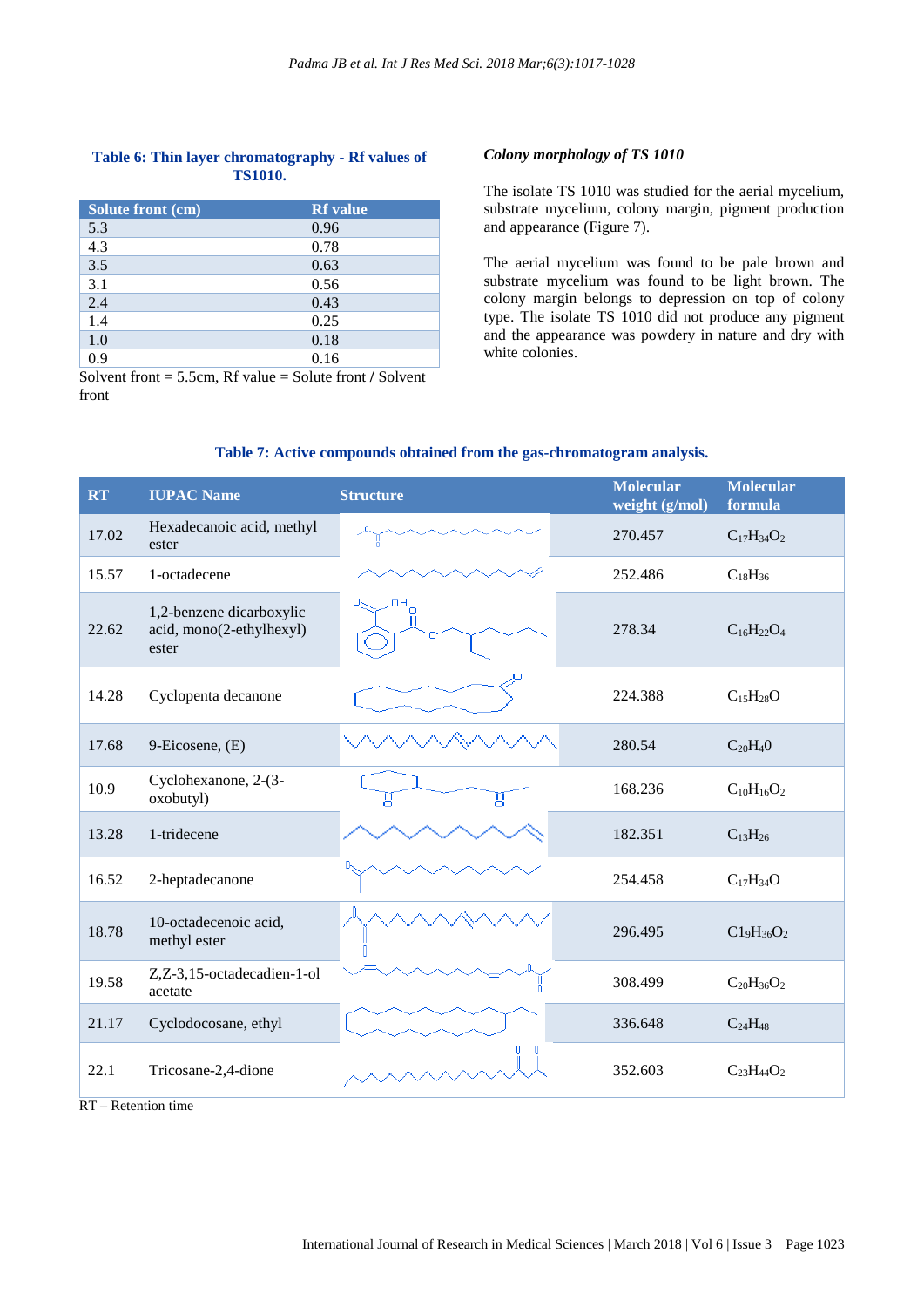#### **Table 8: Bioactivity of active compounds of ethyl acetate fraction of crude compound of TS1010.**

| <b>RT</b> | <b>Active compounds</b>                                           | <b>Bioactivity</b>                                                     |
|-----------|-------------------------------------------------------------------|------------------------------------------------------------------------|
| 17.02     | Hexadecanoic acid,<br>methyl ester                                | Antioxidant activity                                                   |
|           | 15.57 1-octadecene                                                | Antioxidant,<br>antibacterial,<br>anticancer activities                |
| 22.62     | 1,2-benzene<br>dicarboxylic acid,<br>mono (2-ethylhexyl)<br>ester | Cytotoxic activity,<br>effective against<br>HepG2, MCF 7 cell<br>lines |

#### *In-vitro evaluation of antioxidant potential*

#### **Phosphomolybdenum assay**

The total antioxidant activity based on the reduction Mo (VI) to Mo (V) by the crude compound and formation of a Mo (V) complex at acidic pH increase in the absorbance value was well observed for the crude compound. The Phosphomolybdenum reducing potential was found to be 0.979 at the concentration of 450  $\mu$ g/mL (Figure A) for the isolate TS 1003 and comparatively the reducing potential was found to be 0.528 for TS 1006 at the same concentration.



(b) AFTER PRETREATMENT

**Figure 1(a) and (b): Soil sample before and after pre-treatment.**



**Figure 2: Sub-cultured actinomycetes strains-Quadrant streak method.**

#### *Free radical scavenging activity*

The Streptomyces species isolated from the terrestrial sample collected from Phytosphere region were found to have significant antioxidant activity. They have a similar mechanism in the absorption spectrum of the stable free radical changes when the molecule is reduced by an antioxidant or a free radical species. The isolate TS 1006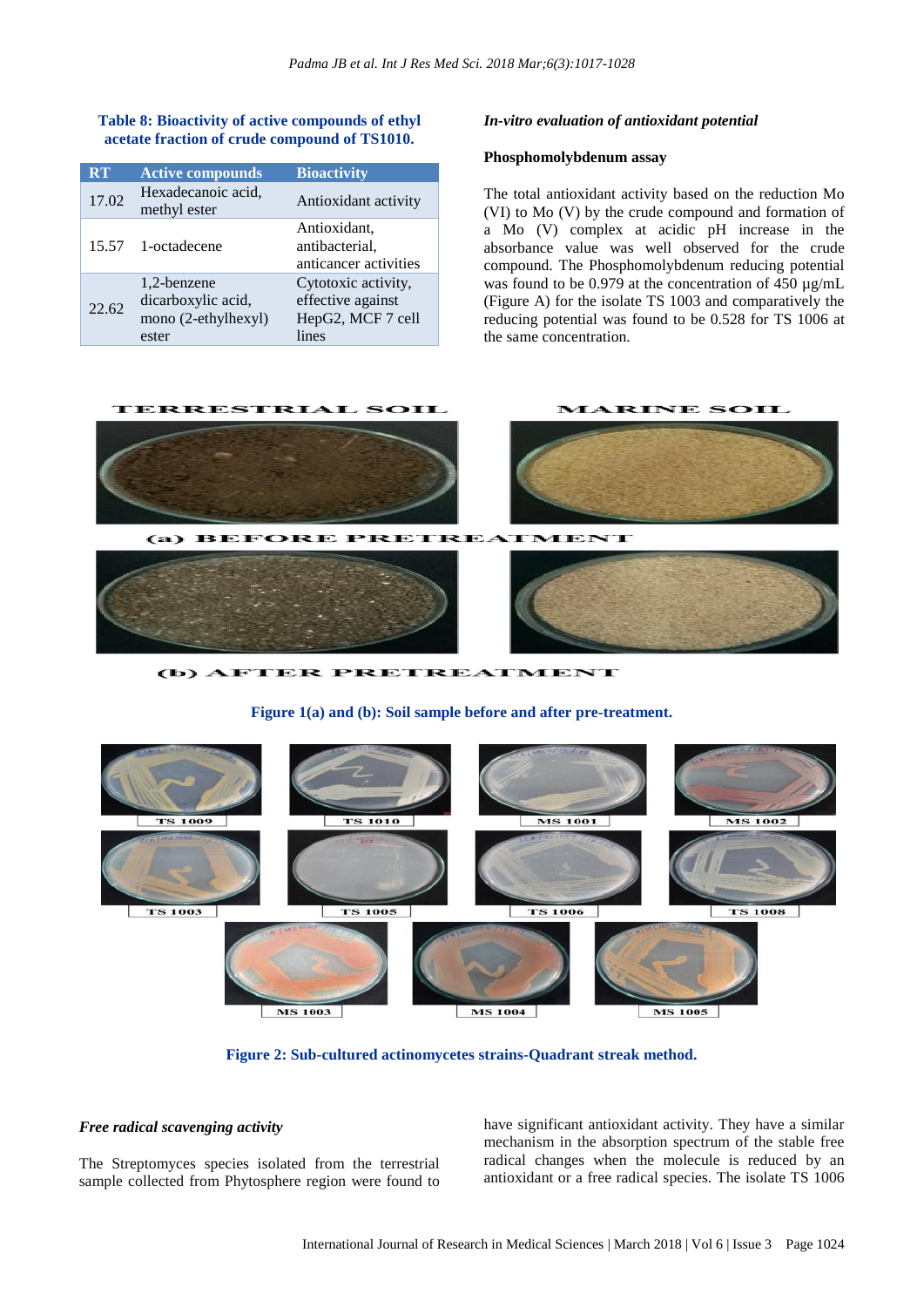(Figure B) was found to be effective in scavenging the free radicals when compared to the isolate TS 1010 (Figure C). The antioxidant activity determined by DPPH assay had the maximum activity of 93.59% at the concentration of  $650 \mu g/mL$ . The IC<sub>50</sub> for crude compound (TS 1006) was evaluated to be 334.56 µg/mL at the concentration of 400 µg/mL. Antioxidants react with DPPH, which is a stable free radical and is reduced to the DPPH-H form. The degree of discoloration indicates the scavenging potential of the antioxidant compounds in terms of hydrogen donating ability.



**Figure 3 (a), (b) and (c): Microscopic view of the selected isolates by Coverslip culture method.**



**Figure 4: Small scale extraction of secondary metabolites.**

# *Identification of bioactive metabolites by gaschromatography mass spectrometry*

Figure D shows the Gas Chromatogram of ethyl acetate fraction of crude compound (TS1010). The active compounds obtained from the Gas-Chromatogram analysis are given in Table 7.

From the Gas Chromatography Mass Spectrometry analysis three active compounds were found to have bioactivity (Table 8). Further, the specific compound responsible for antioxidant activity can be evaluated for anti-proliferative activity to determine cytotoxicity effect.

# **DISCUSSION**

15 different isolates were obtained from the collected samples; 10 isolates from terrestrial soil and 5 isolates from marine soil samples. They showed better and efficient growth in SCA medium (Starch Casein Agar). The isolated samples were further purified by sub culturing in the SCA medium by quadrant streak technique. The purified cultures were subjected to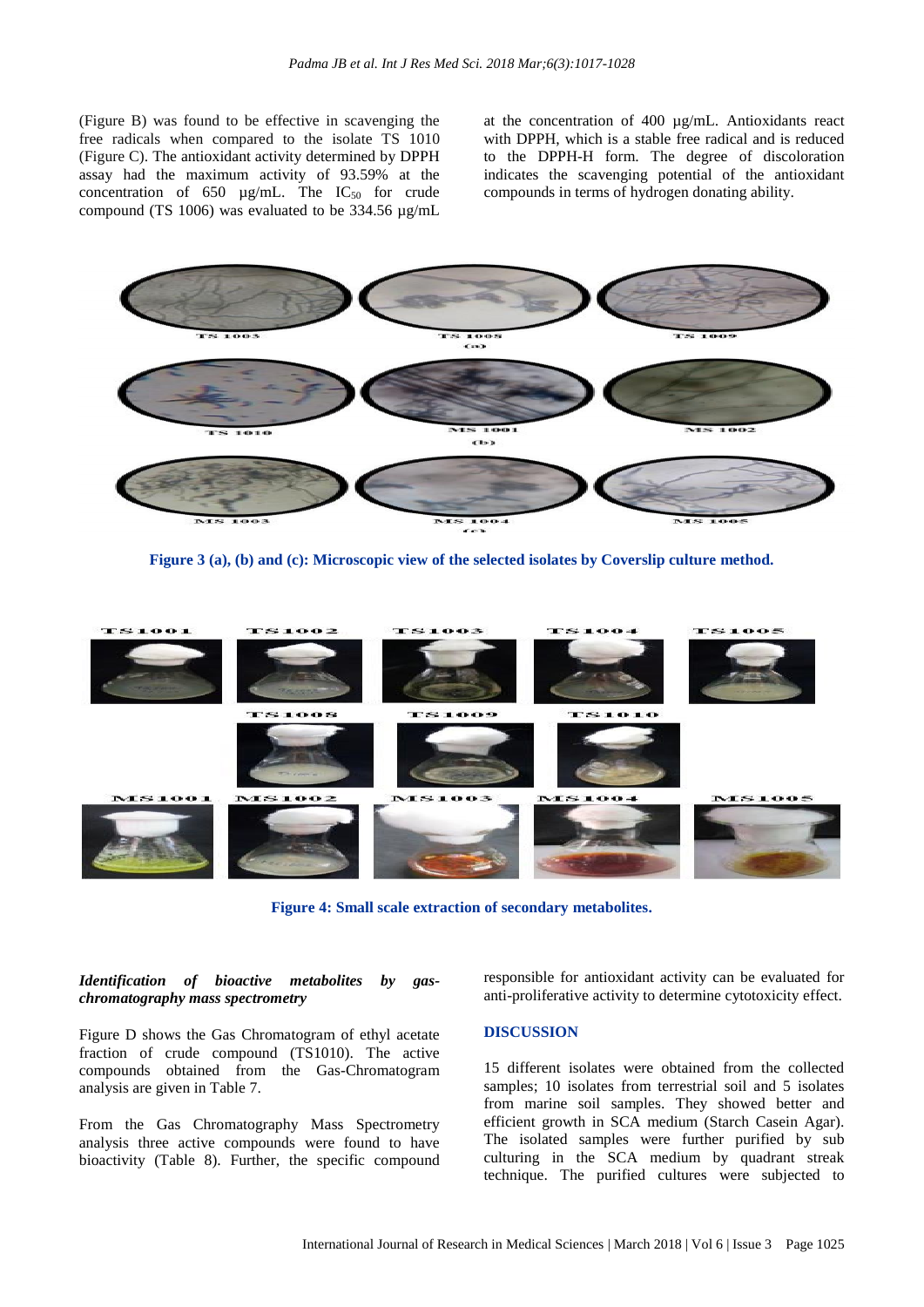preliminary characterization which included colony and surface morphology studies. The colony morphology showed the characteristic white, ash like, powdery nature of actinomycetes colony. The colony morphology of each isolate-its aerial and substrate mycelium colour, appearance of each colony namely; dew drop like, depression on top of colony were observed and noted. In the structural morphology characterization by Coverslip method; each coverslip inserted in SCA medium petriplates were streaked with each isolate and they were allowed to grow for a period of few days and then examined under a light microscope. The microscopic examination showed the morphological structures of each isolate and was compared with those mentioned by Shirling and Gottlieb, 1966. The potent isolates were found to have straight to flexuous (rectiflexibiles) spore chain on aerial mycelium with smooth surface, also other isolates formed Retinoculiaperti spore chain on aerial mycelium with smooth spore surface. Based on the growth of isolates, colony and structural morphology, eleven isolates (TS 1001, TS 1003, TS 1005, TS 1006, TS 1008, TS 1009, TS 1010, MS 1001, MS 1003, MS 1004 and MS 1005) among the fifteen were selected and subjected to secondary metabolite extraction. They were grown in ISP-2 media for better and effective secondary metabolites production.

#### (b) CONCENTRATION (ug/mL)



#### **Figure 5 (a) and (b): Dot plot assay.**



**Figure 6: TLC screening of crude compound for the selected isolate.**



**Figure 7: Colony morphology of TS1010.**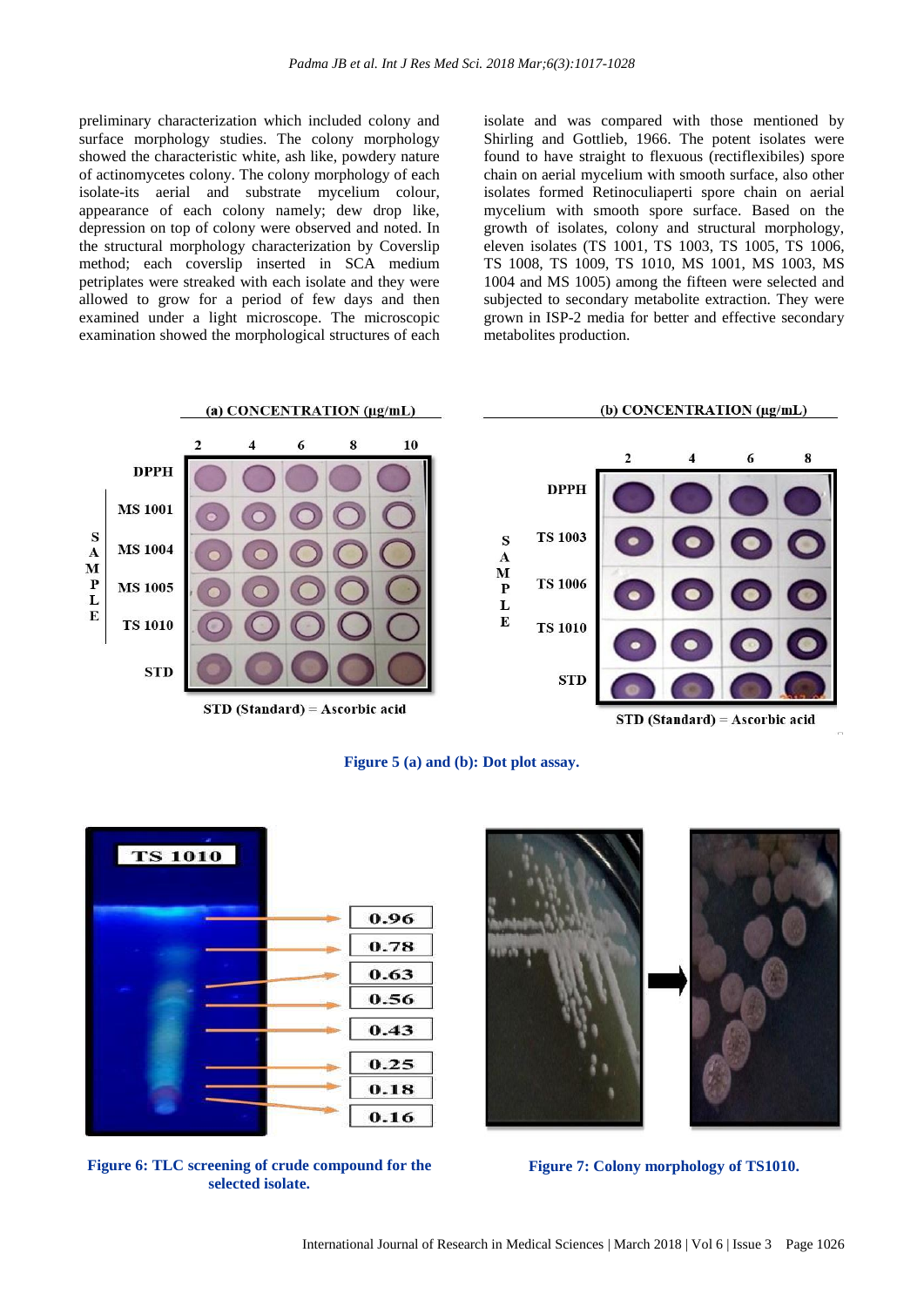

**Figure 8: Total antioxidant activity for the selected isolates.**

The eleven isolates were tested for gram positive bacteria by gram staining, under a light microscope some isolates showed cocci shaped bacteria with purple coloured stains indicating that they are gram positive bacteria (actinomycetes are gram positive bacteria). The small scale secondary metabolites production resulted in the production of pigments and hence the isolates TS 1005, TS 1009, MS 1001, MS 1003, MS 1004 and MS 1005 were tested for pigment production by diffusible pigment production and Melanin pigment production tests using ISP-5/Glycerol Asparagine agar and ISP-7/Tyrosine agar media respectively. They test showed nil diffusible pigment production in Glycerol Asparagine Agar medium and positive results (yellow or orange to brown coloured pigments) in Tyrosine agar medium indicating the production of melanin pigments. The secondary metabolites of isolates produced by small scale were extracted and tested for the presence of active compounds and their radical scavenging activity by TLC and from Dot plot assay it was observed that TS 1003, TS 1006, TS 1009 and TS 1010 showed better radical scavenging activity.



**Figure 9: Radical scavenging activity by DPPH method for TS1006.**



**Figure 10: Radical scavenging activity by DPPH method for TS1010.**



# **Figure 11: Gas chromatogram of ethyl acetate fraction of crude compound (TS1010).**

Based on the above characterizations and studies, four isolates (TS 1003, TS 1006, TS 1009 and TS 1010) were selected for bulk production in ISP-2 media. The secondary metabolites were extracted after a period of 8- 10 days by filtration, centrifugation, and condensation of the supernatant to obtain the crude extracts. The crude extracts of the following four isolates namely - TS 1003, TS 1006, TS 1009 and TS 1010 were screened for the presence of bioactive compounds by TLC. When viewed under a UV illuminator, the isolates TS 1010 and TS 1006 were observed to possess more active compounds than TS 1003 and TS 1009 both in UV illuminator and in iodine. The antioxidant potential of crude extracts of the four isolates determined by DPPH assay and Phosphomolybdenum assay resulted in the selection of the isolate TS 1010 for further studies as it showed better radical scavenging activity by Dot plot assay as well. The crude compound of the isolate TS 1010 was analyzed by GC-MS to obtain the information regarding the bioactive compounds that were observed under UV illuminator by TLC. GC-MS showed a list of thirteen bioactive